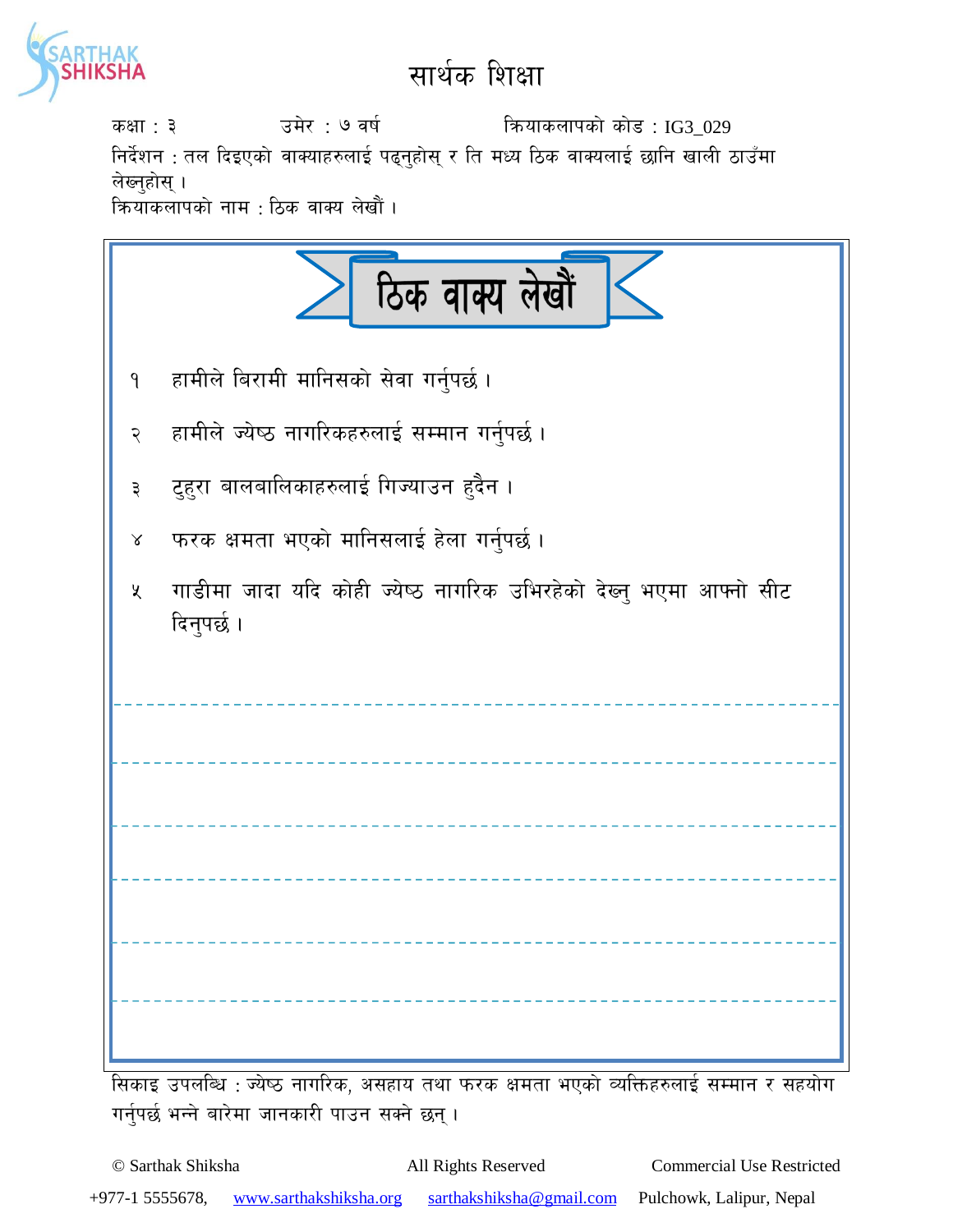

## सार्थक शिक्षा

sIff : # pd]/ : & jif{ lqmofsnfksf] sf]8 : IG3\_030 निर्देशन : तल दिइएको व्यक्तिको पेशा पढ्नुहोस् र ती व्यक्तिहरुको चित्र बनाउनुहोस् । साथै आफुलाई मनपर्ने रङ भर्नुहोस् । कियाकलापको नाम $\,$ : चित्र बनाऔं ।



© Sarthak Shiksha All Rights Reserved Commercial Use Restricted +977-1 5555678, www.sarthakshiksha.org sarthakshiksha@gmail.com Pulchowk, Lalipur, Nepal